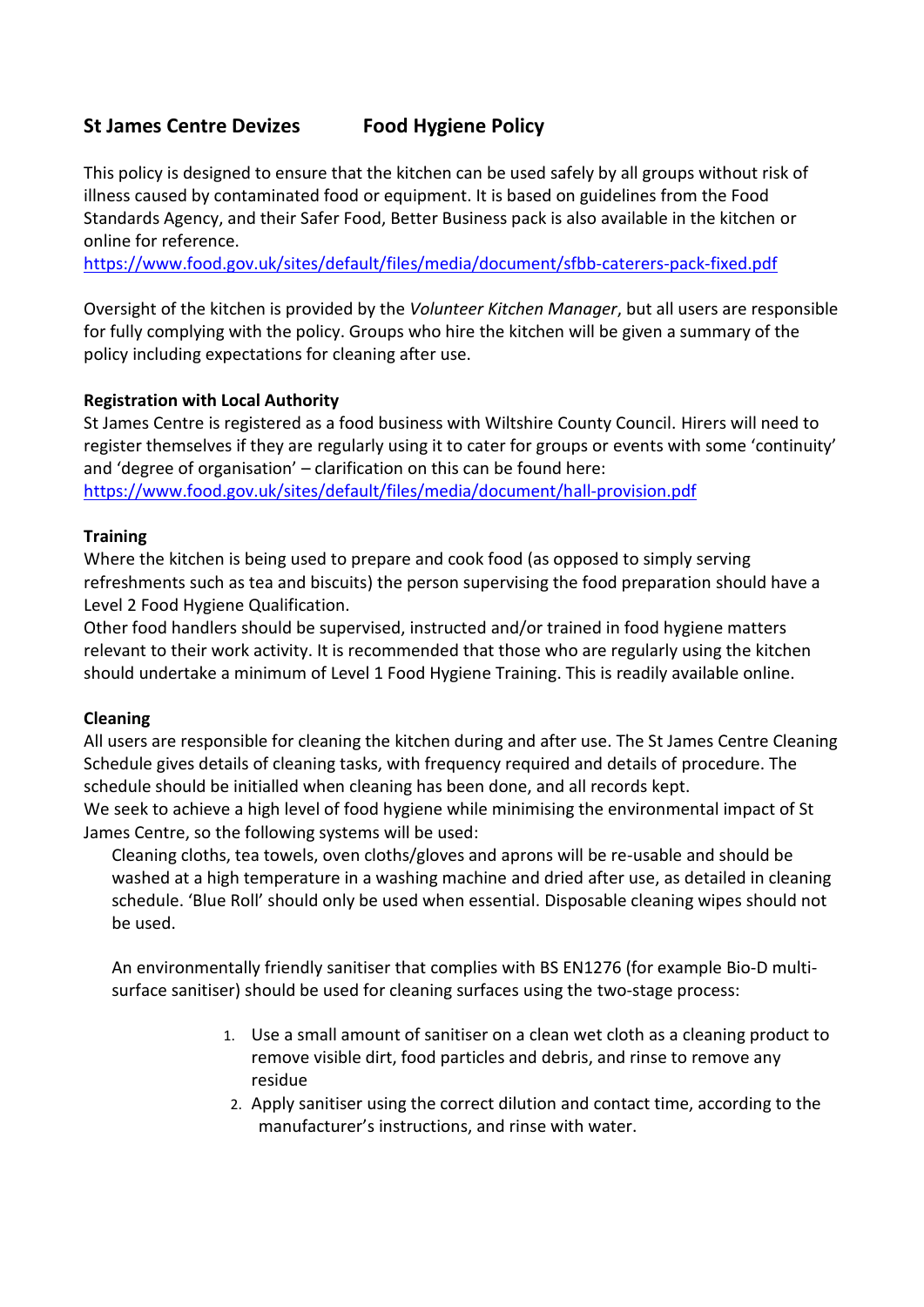The multi-surface sanitiser should be used for all cleaning except when specific products are required (ie dishwasher detergents, washing up, oven deep cleaning), to avoid excess chemicals in the kitchen. All cleaning chemicals should be stored away from food and clearly labelled.

#### **Personal Hygiene**

Frequent handwashing should be carried out by food handlers using the handwash sink, running water, a liquid soap that complies with BS EN1499, and paper towels.

Food handlers should tie hair back, remove jewellery (except wedding band), cover cuts with a brightly coloured waterproof dressing and wear a clean apron.

Anyone who has had vomiting or diarrhoea within the last 48 hours should not use the kitchen.

# **Temperature Control**

Fridge and freezer temperatures should be recorded daily, and records kept. Fridges should be below 5°C, and if temperature is higher than 8°C food should be removed to another fridge. Freezers should be maintained at -18°C and below.

Hot food should be heated to 75°C for at least 30 seconds and a disinfected temperature probe should be used to spot check food temperature. More details on chilling and reheating food can be found in the Safer Food Better Business pack.

# **Food Storage and Preparation**

Careful storage and preparation of food is required to avoid cross-contamination of allergens and bacteria:

Dedicated colour coded chopping boards and utensils should be used.

All food left in fridges and cupboards must be completely covered and labelled with sticker detailing name of user, date of opening and use by date. Food will be disposed of past use by date.

Any food without packaging (food removed from original package or 'homemade' food) should also be labelled with food allergy sticker. Any user providing food for the public should familiarise themselves with the most common allergens and communicate ingredients clearly. More info on allergens here: <https://www.food.gov.uk/business-guidance/allergen-guidance-for-food-businesses>

# **Reporting**

Accidents should be recorded in the online accident log book.

Broken or faulty equipment should be recorded in the kitchen diary. If there is any possible danger from the fault the item should be removed from use to protect others.

The kitchen diary can also be used to inform the *Volunteer Kitchen Manager* of any concerns or shortages.

#### **Disposal of Waste**

Kitchen bin should be emptied after each food preparation session (or minimum weekly where non have occurred) and cleaned as detailed in cleaning schedule.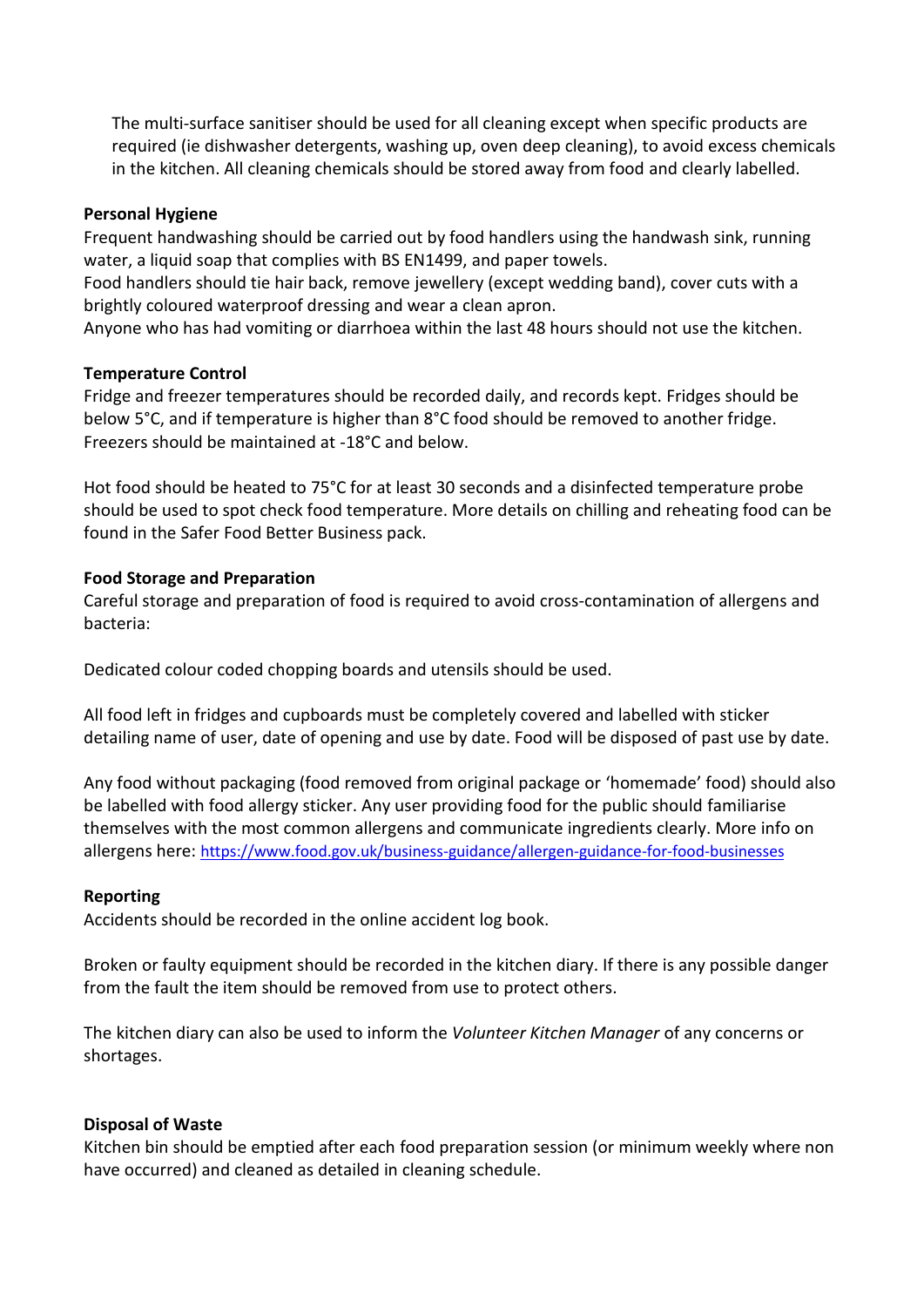All recyclable waste should be washed and taken home for recycling to avoid attracting vermin.

Glass should be avoided where possible in the kitchen. In case of broken glass all surrounding uncovered food should be discarded, premises cleaned thoroughly, and glass wrapped before disposing of in outside bin.